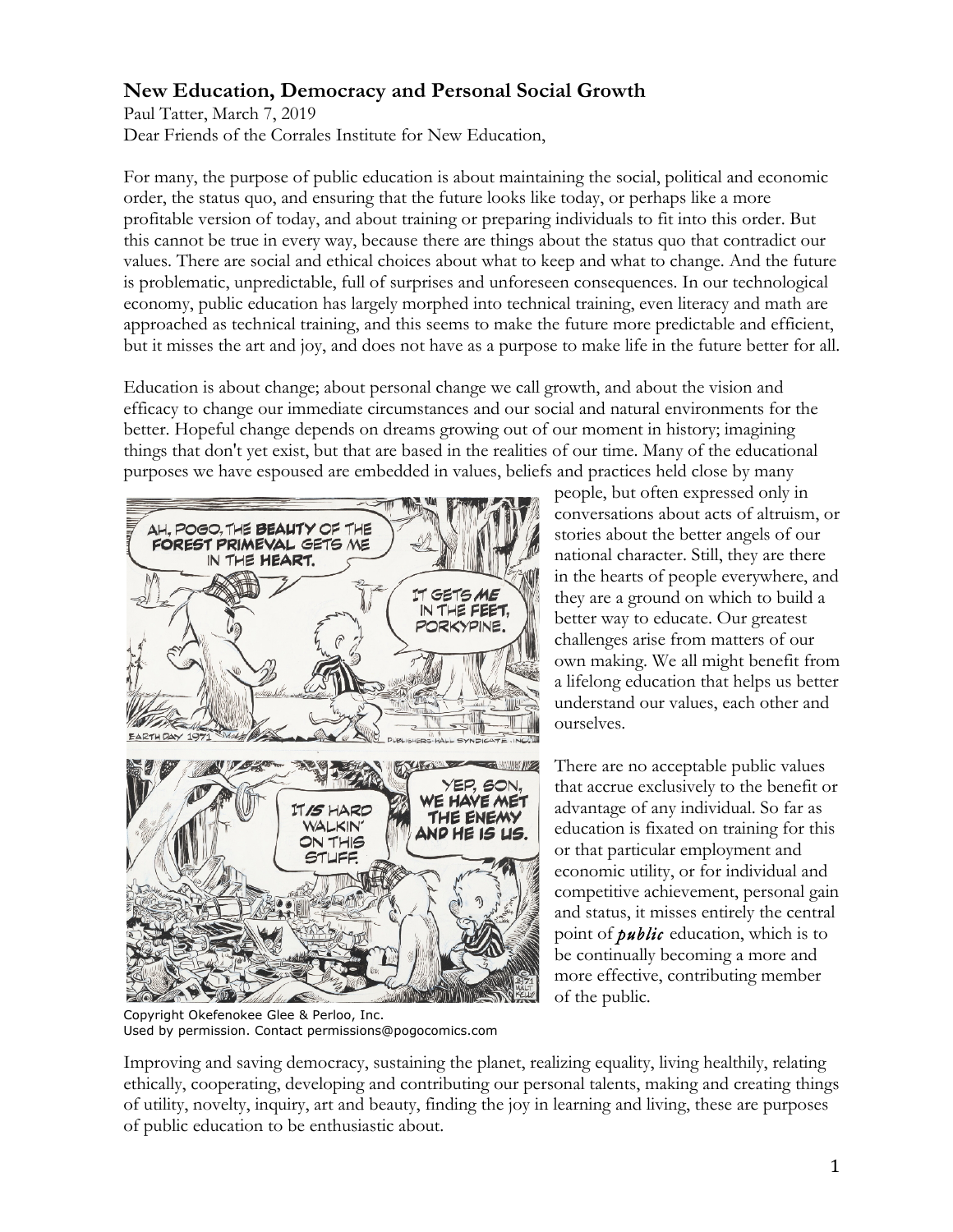We have talked about organizing around things that can be learned only through action, by doing rather than by rote, like reclaiming and renewing democracy, whose common and essential core is conversation, face to face and listening conversation, not voting or political parties or policy platforms or elections or even particular constitutional details, but sensitive and empathetic and enduring conversation, not simulated electronically by posting, blogging, tweeting, face-booking, emailing, texting or phoning, but side by side in each other's presence conversation; conversation among equals in humanity, dignity, respect, mutual concern and honesty, treating others as we would if we loved them within the medium of shared life, shared activity and purposes, in which we walk alongside someone else's shoes, not just imaginatively or virtually but actually on the ground, and then as a consequence we act together to make lives better, reflecting the generous human values we claim.

So I think a new democracy starts with something like that, and a new education would reflect this, fostering and utilizing the growth of open conversation at every opportunity.

So far as our search for a new paradigm of public education is concerned, some of the novel aspects of our project, taken as a group, already have been identified (below). I believe that these aspects of education and of our project are so intertwined that they are inextricable from each other, and their apparent separateness is an artifact of analysis and our need to distinguish parts from the whole. But the important experience is immersion in the whole educational, social milieu created by the ensemble of these aspects in concert. These aspects can be seen as aims or purposes in education that are grounded in values deeply embedded in our national, social conscience. They can be used as criteria for evaluating decisions, design, practices, resources, materials for learning. So, for example, we can ask how well a planned activity, book, tool, rule, method, solution, space, architecture, social or educational relationship reflects and supports these purposes or conditions.

A. Creating environments for learning that correspond in their complexity, richness and diverse population as much as locally possible to the complexity, richness and diverse population of our social and natural world; environments characterized by their beauty and comfort**,** utilizing as many as possible of the resources available; environments for lifespan learning by people of all kinds, accepting and respecting everyone, inclusive of anyone's personal history, economic condition, amount of schooling, primary language, cultural background, race, gender, age and other circumstances of birth, residence or living environment; valuing people for who and what they are right now, rather than what they ought to be, ought to think, ought to know. Shouldn't we be making environments that nurture becoming fully human, rather than admonishing people to overcome environments that don't?

B. Accommodating the biological and biosocial basis of human learning and education, which implies that all learning has a physically embodied basis and a social basis, and as a consequence education has an ethical ground as well; and this biological basis requires an environment as a coalescent constituent of our biology. Organisms (including us) and environments are co-created, and co-determinants. An environment is an environment only so far as it enters into the life of an organism, and an organism is an organism only so far as it enters into the life of what constitutes its environment, so far as they are actually co-created, coalescent facets of the same thing. This is why what we practice and the consequences of what we practice are important. It is why the qualities of environments for learning and education are as significant as the personal and social qualities we embody; we are constituent elements of our own environments and our environments are constituent elements of us. [The idea that someone's mental faculties or intellectual and practical skills can be substantively developed individually, in isolation from their use in actually